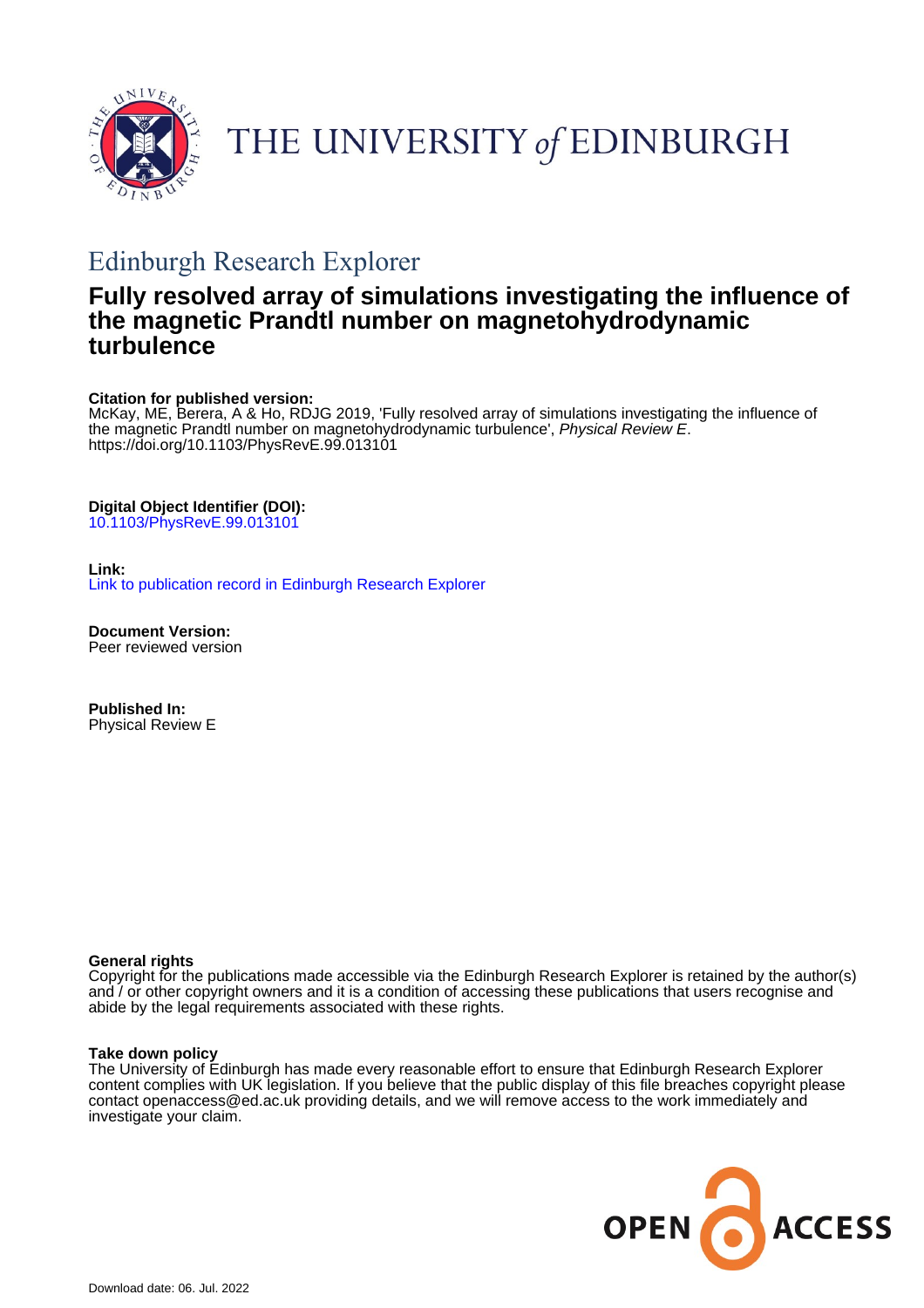# Fully-resolved array of simulations investigating the influence of the magnetic Prandtl number on MHD turbulence

Mairi E. McKay,<sup>∗</sup> Arjun Berera,† and Richard D.J.G. Ho‡

School of Physics and Astronomy, University of Edinburgh,

James Clerk Maxwell Building, Peter Guthrie Tait Road, Edinburgh, EH9 3FD, Scotland

(Dated: December 17, 2018)

We explore the effect of the magnetic Prandtl number Pm on energy and dissipation in fullyresolved direct numerical simulations of steady-state, mechanically-forced homogeneous magnetohydrodynamic turbulence in the range  $1/32 < Pm < 32$ . We compare the spectra and show that if the simulations are not fully resolved, the steepness of the scaling of the kinetic-to-magnetic dissipation ratio with Pm is overestimated. We also present results of decaying turbulence with helical and nonhelical magnetic fields, where we find nonhelical reverse spectral transfer for  $Pm < 1$  for the first time. The results of this systematic analysis have applications ranging from stars, planetary dynamos, and accretion disks.

#### I. INTRODUCTION

Turbulence is observed in an enormous variety of situations but fully understood in few. When an electricallyconducting fluid is exposed to a magnetic field, the turbulent dynamics can be described by the magnetohydrodynamic (MHD) equations, which dictate how the two main aspects of the fluid (the velocity and magnetic fields) interact. The seminal work on MHD was done by Hannes Alfvén [1], earning him the Nobel Prize. MHD offers valuable insights into astrophysical and geophysical phenomena, including the solar wind and the Earth's magnetic field, and aids the development of industrial processes such as fusion reactors [2–6].

Physical properties of a magnetofluid affect its behaviour. One such property is the magnetic Prandtl number Pm =  $\nu/\eta$ , where  $\nu$  is the kinematic viscosity and  $\eta$  the magnetic resistivity, which is a material property of the fluid. We may also write  $Pm = Rm/Re$ , where Rm and Re are the magnetic and kinetic Reynolds numbers, quantifying respectively the turbulence of the magnetic and kinetic components of the fluid. In nature, extreme values of Pm are commonplace: stellar and planetary interiors are in the range Pm  $\sim 10^{-4}$  to  $10^{-7}$  and smaller, while the interstellar medium and cosmologicalscale magnetic fields have estimated values of Pm  $\sim 10^{10}$ to  $10^{14}$  [5, 7–11]. The achievable range of Pm in direct numerical simulations (DNS) is highly restricted because of computational requirements and is often set to one, which is not representative of most magnetofluids. Extrapolating from simulations with Pm in the vicinity of one is often necessary when connecting computational results to real-life applications. That said, the region around unity is not without its applications: black hole accretion disk models indicate that Pm may transition from being very small in most of the disk, to being greater

than one near the centre, which may explain the change of state from emission to accretion in these objects [12]. Estimates of Pm in the solar wind and solar convective zone are Pm  $\simeq$  1 [5, 13].

In this paper we present an array of 36 high-resolution DNS of mechanically-forced, homogeneous, incompressible magnetohydrodynamic turbulence without a mean magnetic field, with  $1/32$  <Pm< 32. Additionally, we present 18 decaying simulations with  $1/16 < \mathrm{Pm} < 16$ , in which we test the effect of Pm on reverse spectral energy transfer (which includes any transfer of energy from small to large scales is not restricted to just inverse cascade). With our forced data we focus on the energy spectra, the ratios of the total kinetic and magnetic energies  $E_K/E_M$ , called the Alfvén ratio, and the kinetic and magnetic dissipation rates  $\varepsilon_K/\varepsilon_M$ . We also discuss resolution requirements in connection with recent theoretical findings.

In previous studies, an approximate scaling  $\varepsilon_K/\varepsilon_M \simeq$  $Pm<sup>q</sup>$  was found [14, 15]. The parameter q varied depending on the magnetic helicity (which includes the knottedness of the magnetic field, and contributions from twist, writhe, and linkage [16, 17]) and whether Pm was greater than or less than one. However, these papers only guaranteed full resolution of one dissipation scale. In other words, the largest wavenumber in the simulation,  $k_{max}$ , was greater than either the kinetic dissipation wavenumber  $k_{\nu} = (\varepsilon_K/\nu^3)^{1/4}$  or the magnetic dissipation wavenumber  $k_{\eta} = (\varepsilon_M/\eta^3)^{1/4}$ , but not both. This is an issue because although a system's energy is mostly concentrated in the largest length scales, the dissipation spectrum is proportional to the wavenumber squared. In hydrodynamic turbulence, in order to capture 99.5% of the dissipative dynamics, the condition  $k_{max} > 1.25 k_{\nu}$ must be fulfilled [18–20]. This was our definition of 'fullyresolved' and in all our forced simulations we had both  $1.25k<sub>\nu</sub> < k<sub>max</sub>$  and  $1.25k<sub>\eta</sub> < k<sub>max</sub>$ . This paper also gives an explanation for the scaling which has not been done before.

Our set of forced simulations are an extensive dataset for DNS of homogeneous MHD turbulence, with 36 data points in the Re-Rm plane covering a square grid (see

<sup>∗</sup> mairi.mckay@ed.ac.uk

<sup>†</sup> ab@ph.ed.ac.uk

<sup>‡</sup> richard.ho@ed.ac.uk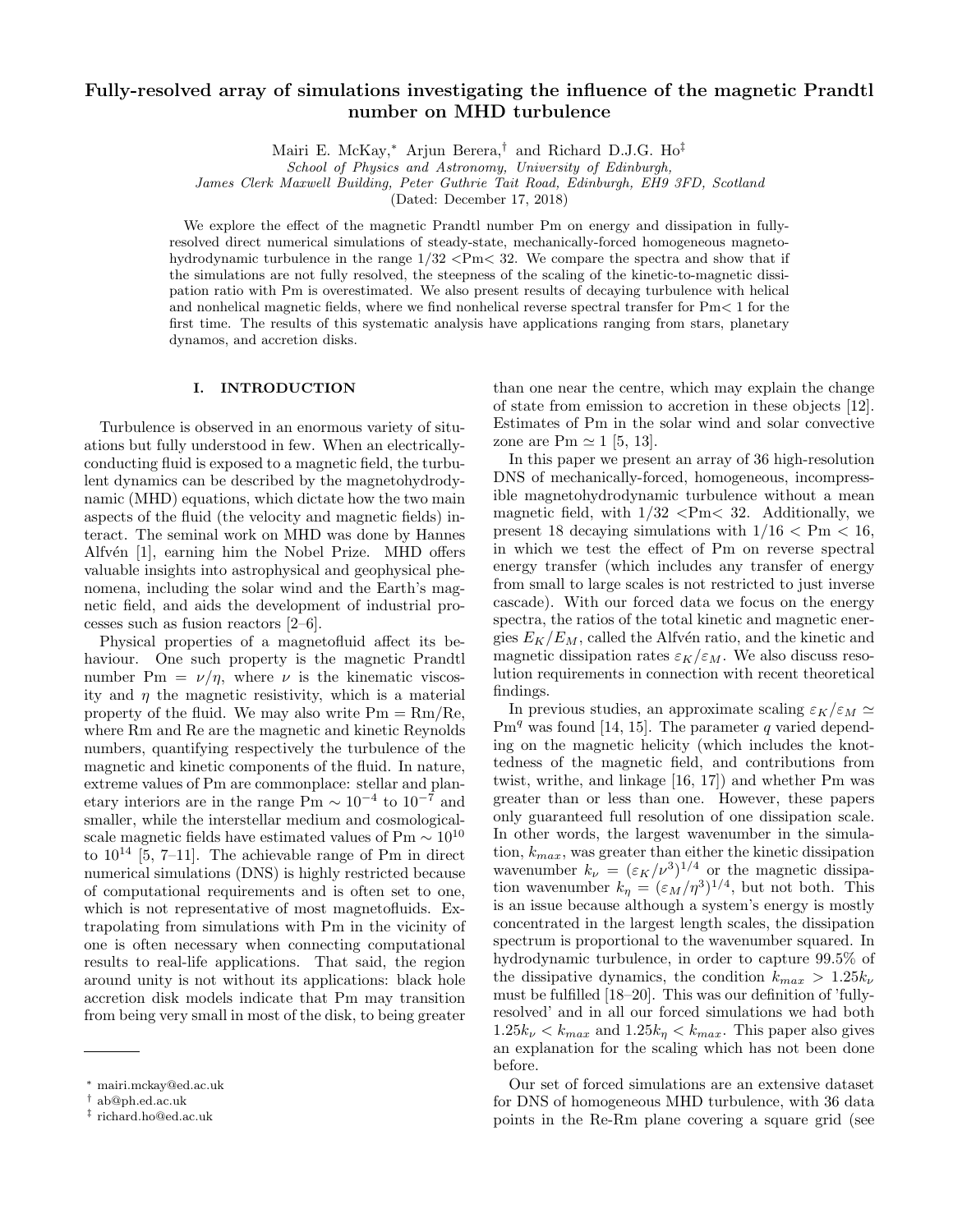Fig. 1). Re and Rm range from approximately 50 to 2300, allowing for a three order of magnitude range in magnetic Prandtl number. Each point was run on a  $512^3$  or  $1024^3$ lattice depending on individual resolution requirements, ensuring all data was fully resolved. This is the largest fully-resolved dataset for a Pm study.

Large values of magnetic helicity encourage reverse spectral transfer (RST), where energy is transferred to the largest length scales in the system, rather than to the small, dissipative scales, as in the usual Richardson-Kolmogorov phenomenology [21–24]. Whilst RST does not imply an inverse cascade, an inverse cascade is a type of RST. The second aspect of our study covers magnetofluids with nonzero magnetic helicity. We found RST in both helical and nonhelical turbulence down to  $Pm = 1/4$ , increasing as Rm increased, with Re playing little role. We thus confirm the results of recent simulations that found RST without helicity [25–27] and have seminal results showing RST occurring for  $Pm < 1$ .

#### II. SIMULATIONS

We carried out DNS of the incompressible MHD equations

$$
\partial_t \mathbf{u} = -\nabla P - (\mathbf{u} \cdot \nabla) \mathbf{u} + (\mathbf{b} \cdot \nabla) \mathbf{b} + \nu \nabla^2 \mathbf{u} + \mathbf{f} \ , \quad (1)
$$

$$
\partial_t \mathbf{b} = \nabla \times (\mathbf{u} \times \mathbf{b}) + \eta \nabla^2 \mathbf{b} , \qquad (2)
$$

$$
\nabla \cdot \mathbf{u} = 0, \, \nabla \cdot \mathbf{b} = 0 \tag{3}
$$

where  $u$  is the velocity field,  $b$  is the magnetic field in Alfv $\acute{e}n$  units, P is the total pressure, the density is constant and set to 1, and  $f$  is a random force defined via a helical basis:

$$
\boldsymbol{f}(\boldsymbol{k},t) = A(\boldsymbol{k})\boldsymbol{e}_1(\boldsymbol{k},t) + B(\boldsymbol{k})\boldsymbol{e}_2(\boldsymbol{k},t), \tag{4}
$$

where  $e_1 \cdot e_2^* = e_1 \cdot k = e_2 \cdot k = 0$  and  $e_1$  and  $e_2$  are unit vectors statisfying  $i\mathbf{k} \times \mathbf{e}_1 = k\mathbf{e}_1$  and  $i\mathbf{k} \times \mathbf{e}_2 = -k\mathbf{e}_2$ [28–30].  $A(\mathbf{k})$  and  $B(\mathbf{k})$  are variable parameters that allow the injection of helicity to be adjusted; we chose to force nonhelically. We solved the MHD equations numerically using a pseudospectral, fully-dealiased code (see [18, 31] for details) on a three-dimensional periodic domain. The initial fields were random Gaussian with magnetic and kinetic energy spectra of the form  $E_{M,K}(k,t=0) = Ck^4 \exp(-k^2/(2k_0)^2)$ , where C is a positive real number and  $k_0$  is the peak of the spectrum. In our forced simulations we set  $k_0 = 5$  and forced the velocity field at the largest scales,  $1 \leq k \leq 2.5$ . The nature of the forcing function and the forcing length scale do not greatly affect the dynamics [28, 32]. We also ran decaying simulations, where we were less interested in the inertial range energy spectra and more interested in RST, so we set the peak at  $k_0 = 40$ . There was no imposed magnetic guide field. The viscosity and resistivity of each simulation are given in Fig. 1; note that  $Rm \approx 0.65/\eta$  and  $\text{Re} \simeq 0.65/\nu$ . This value of 0.65 comes from the fact that



FIG. 1: Small circles show  $\nu^{-1}$  and  $\eta^{-1}$  for each of the 36 simulations appearing in Figs. 2, 3 and 4. The 9 large circles indicate the decaying helical and nonhelical simulations with initial spectra peaking at  $k_0 = 40$  (see Fig. 6). The lines indicate points of constant  $Pm = 2<sup>n</sup>$ for  $-5 \le n \le 5$ . The largest and smallest values of  $\eta$ and  $\nu$  are 0.01 and 0.0003125.

the rms velocity  $u$  and integral length scale  $L$  are relatively constant during the simulations, with  $Re = uL/\nu$ and Rm =  $uL/\eta$ .

#### III. RESULTS

#### A. Energy

Figure 2a shows the time-averaged compensated kinetic energy spectra of selected simulations. In each of the three plots the solid line represents the same simulation, with  $\text{Re}=\text{Rm} \approx 2275$  and  $\text{Pm} = 1$ . The top plot shows the spectra of four simulations where Re and Rm were increased with  $Pm = 1$  kept constant. The middle plot compares data with Rm  $\simeq 2275$  and Pm increasing from 1 to 32 by decreasing Re; while the bottom plot shows data with  $\text{Re} \simeq 2275$  and Pm being decreased from 1 to 1/32 via decreasing Rm. When we increase Re but keep Pm constant, as in the top plot, we see that less energy is stored in the large scales of the velocity field, whereas if we increase Re but keep Rm constant and large-valued, as in the middle plot, the amount of energy in the large-scale velocity field is slightly enhanced. The spectrum most closely resembling the Kolmogorov  $k^{-5/3}$ scaling is the  $Pm = 1/32$  run in the bottom plot, which seems to be below the dynamo action onset threshold,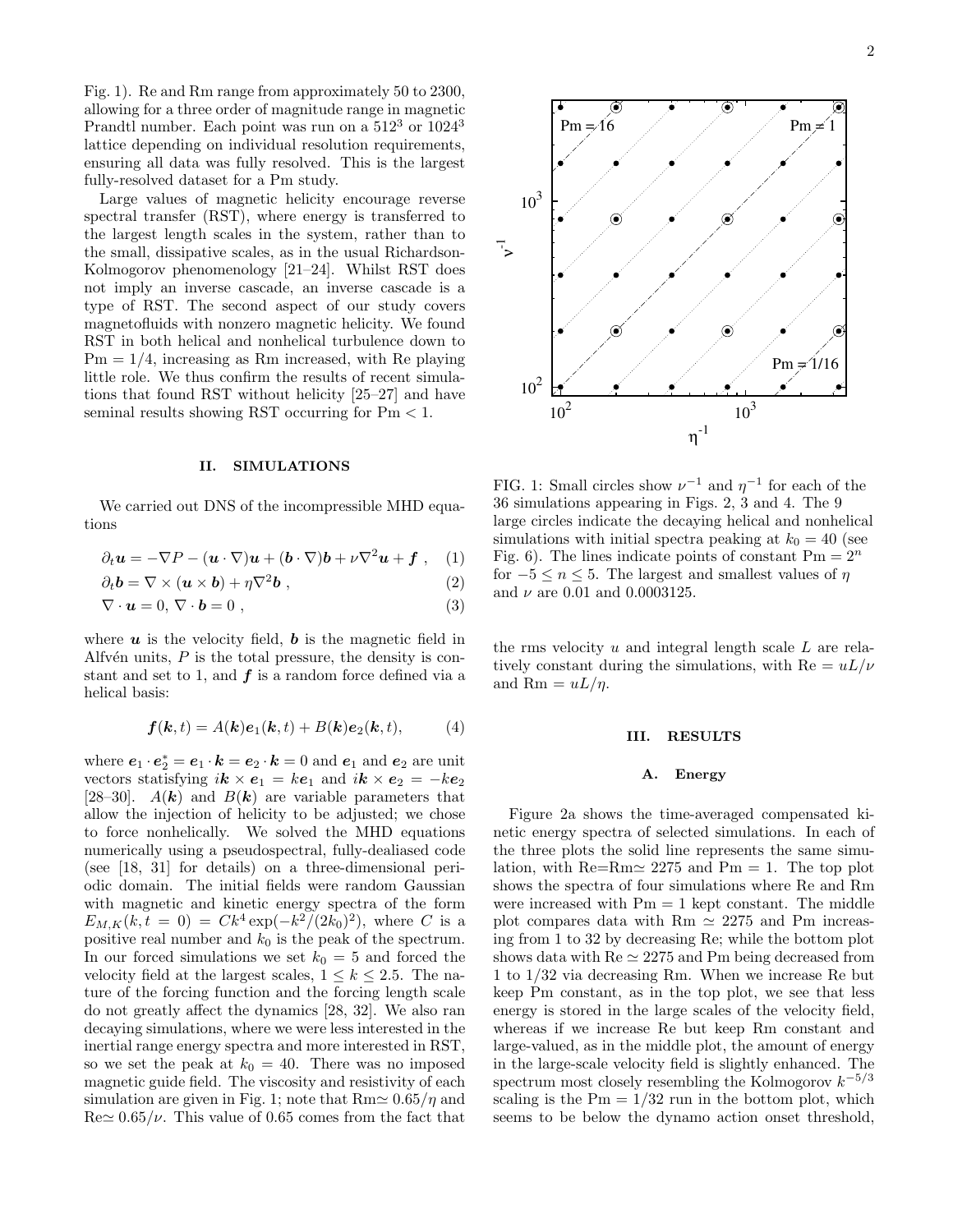

FIG. 2: Selected simulations, (a) shows kinetic energy spectra, compensated by  $k^{-5/3}$ , (b) shows uncompensated magnetic energy spectra. The top images show data with  $Pm = 1$ ; the second show data with Rm  $\simeq 2275$  and the third show Re  $\simeq 2275$ . In each plot the solid line corresponds to the same simulation, with Pm = 1 and Re=Rm  $\simeq 2275$ .

and so the magnetic field (which was initially in equipartition with the velocity field) will eventually decay completely, leaving a purely hydrodynamic simulation.

The corresponding magnetic energy spectra are shown in Fig. 2b. The spectra are most heavily influenced by Rm. In the top and bottom plots, Rm is varied while Pm and Re are respectively kept constant. The spectra pro-



FIG. 3: Time-averaged Alfvén ratios of simulations grouped according to resistivity,  $\eta$ .



FIG. 4: Time-averaged kinetic-to-magnetic dissipation rate ratios grouped according to resistivity,  $\eta$ .

duced in these two plots are relatively similar except in the Rm=73 case, where for  $Pm = 1$  the magnetic field is sustained but for  $Pm = 1/32$  it is decaying. In the second plot we see that increasing Pm with constant Rm may slightly augment the large-scale magnetic field. Whilst this appears to imply Pm-dependence of the energy spectra, the total energy spectra  $E_T(k) = E_K(k) + E_M(k)$ (equivalent to thinking in terms of Elsässer variables) appears to depend only on the maximum of Re or Rm, and is thus independent of Pm.

Figure 3 shows the time-averaged Alfvén ratios as a function of Pm, grouped into sets of points with approximately equal Rm. For fixed Rm the Alfvén ratios tend to decrease as Pm is increased, although the slope flattens at larger Rm. Bearing in mind that Rm doubles with each set of points, we see that the data are converging onto an asymptotic high-Rm limit. For all values of Pm, the ratio  $E_K/E_M$  decreases with increasing Rm. These behaviours are in agreement with what was put forward in Ref. [33].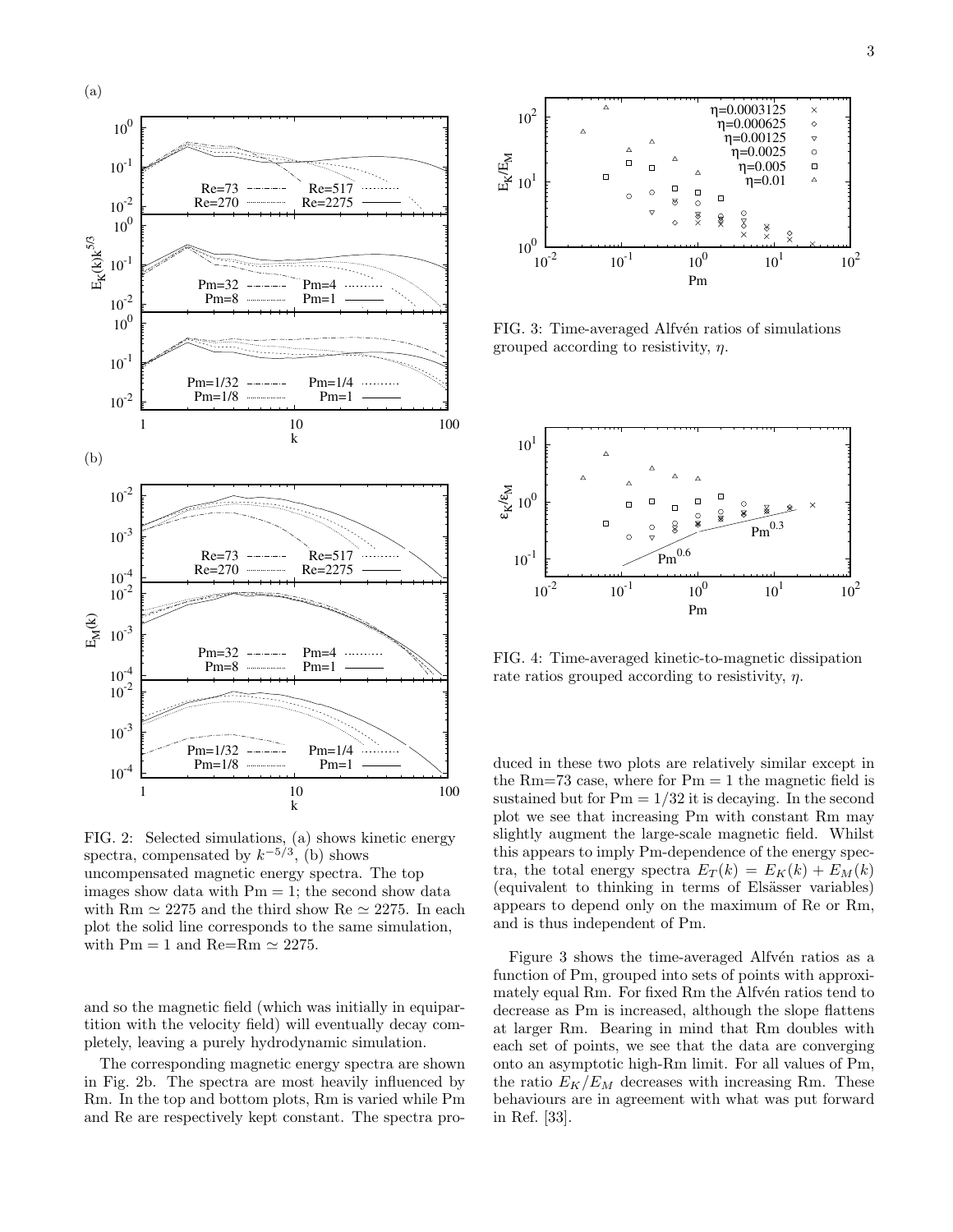

FIG. 5: Comparison of the time-averaged kinetic-to-magnetic dissipation rate in simulations on a 128<sup>3</sup> lattice  $(\varepsilon_K/\varepsilon_M)_{128}$  and on a 512<sup>3</sup> lattice  $(\varepsilon_K/\varepsilon_M)_{512}$  with otherwise identical initial conditions.

#### B. Dissipation

Figure 4 shows the kinetic-to-magnetic dissipation ratios for our dataset. Our Pm > 1 data collapse onto the same line as Rm increases, implying asymptotic independence from Rm when  $Pm > 1$ . The scalings for nonhelical MHD with  $Pm < 1$  and  $Pm > 1$  that were proposed in Ref. [14] have been indicated. Since for  $Pm < 1$  the kinetic dissipation scale was not properly resolved in the simulations reported in Ref. [14], it is probable that the measurement of  $\varepsilon_K$  was affected, and similarly  $\varepsilon_M$  when Pm > 1, so the steepness of the scaling of  $\varepsilon_K/\varepsilon_M$  with Pm appears exaggerated for both  $Pm < 1$  and  $Pm > 1$ compared to our results.

The total dissipation rate was controlled by the largescale energy injection and is approximately constant across all of our simulations. In our mechanically-forced simulations  $\varepsilon_M$  is necessarily equal to the average net kinetic-to-magnetic energy transfer rate, so the ratio  $\varepsilon_K/\varepsilon_M$  can be used as a measure of the efficiency of dynamo action. Smaller values mean more energy is being transferred to and dissipated via the magnetic field. The collapse of our data onto one line as Rm increases in Fig. 4 shows that there is a maximum dynamo efficiency which is curtailed as the magnetic Prandtl number increases; that is, although a magnetic field is more easily sustained at large values of Pm, it receives relatively less energy transfer from the velocity field. This is consistent with other work from a very different direction [34, 35] but within the same Pm range, that also supports a diminishing of the dynamo. At small values of Pm,  $\varepsilon_M$  may far exceed  $\varepsilon_K$ , meaning that if the kinetic-to-magnetic transfer rate is not able to match  $\varepsilon_M$ , any magnetic field will eventually dissipate fully. This line onto which the data collapses has an inflexion point about Pm=1, however, the equivalent line when plotting  $\varepsilon_M/\varepsilon_T$  ( $\varepsilon_T = \varepsilon_K + \varepsilon_M$ ) as a function of Pm shows no such inflexion. This serves as one explanation for the origin of the scaling behavior

of the dissipation ratio.

To illustrate the importance of resolution we repeated on a 128<sup>3</sup> lattice our simulations which had been done on a 512<sup>3</sup> lattice; see Fig. 5. The low-resolution simulations miscalculated the dissipation ratios by up to 40%, with the biggest discrepancies mostly occuring at high Rm. Additionally, for  $Pm = 1/8$ , where dynamo action was not sustainable, the low-resolution dissipation ratio was more than 3 times the high-resolution ratio.

Analyses of triad interactions and shell-to-shell energy transfers show that energy is transferred from the velocity field at the forcing scale to the magnetic and velocity fields at all scales in a way that depends on the separation between the giving and receiving scales and the energy contained in the involved scales, amongst other things [29, 36–40]. Therefore it is reasonable to expect a consistent scaling of  $\varepsilon_K/\varepsilon_M$  with Pm that is not affected by whether  $Pm < 1$  or  $Pm > 1$ , as we see in Fig. 4. Furthermore, when the velocity field is turbulent over a larger range of scales than the magnetic field, i.e.  $k_{\nu} > k_{n}$ and  $Pm < 1$ , then for a given Rm there should be a corresponding value of Pm below which more energy will be transferred to the dissipative part of the magnetic field,  $k > k_{\eta}$ , than to  $k < k_{\eta}$ . It thus seems natural that the magnetic field would become unsustainable at some critical value of Pm, as put forward in Ref. [34]. The coupling between the small-scale velocity field and the large-scale magnetic field may be key to tipping the balance in favour of sustainable dynamo action for small values of Pm [41]. Indeed, this explains why the  $Pm = 1/8$  result in Fig. 5 was so large: dynamo action in the low-resolution simulation was suppressed.

#### C. Reverse spectral transfer

In Fig. 2b the high-Rm data have more of a build-up of magnetic energy in the largest scales than the lower-Rm data. Inspired by this, we move on to examining the effect of Rm and Pm on RST by comparing simulations of decaying MHD turbulence with initially fully helical or nonhelical magnetic fields. We performed 9 pairs of simulations covering the range  $1/16 \leq Pm \leq 16$  in multiples of 4, with the extreme values of  $\nu$  and  $\eta$  being 0.005 and 0.0003125 (see Fig. 1). To facilitate RST, we set the peak of the initial energy spectra to  $k_0 = 40$ .

We define the energy in the first 3 wavenumbers of the magnetic field as  $E_3(t) = \int_0^3 E_M(k, t)dk$ . Since the system is not subject to an external force, then if  $E_3(t)$ is constant or increasing, energy must be coming from smaller length scales. We measured  $E_3(t)$  until the simulation entered a power law decay of total energy and plotted the results in Fig. 6. We found that increasing Pm by increasing Rm enhances the growth rate of RST, with a stronger effect than increasing Pm by decreasing Re. This indicates that RST should be possible as long as there is adequate separation of  $k_1$ ,  $k_0$  and  $k_\eta$ , where  $k_1 = 1$  is the largest wavenumber in the system and  $k_{\nu}$  is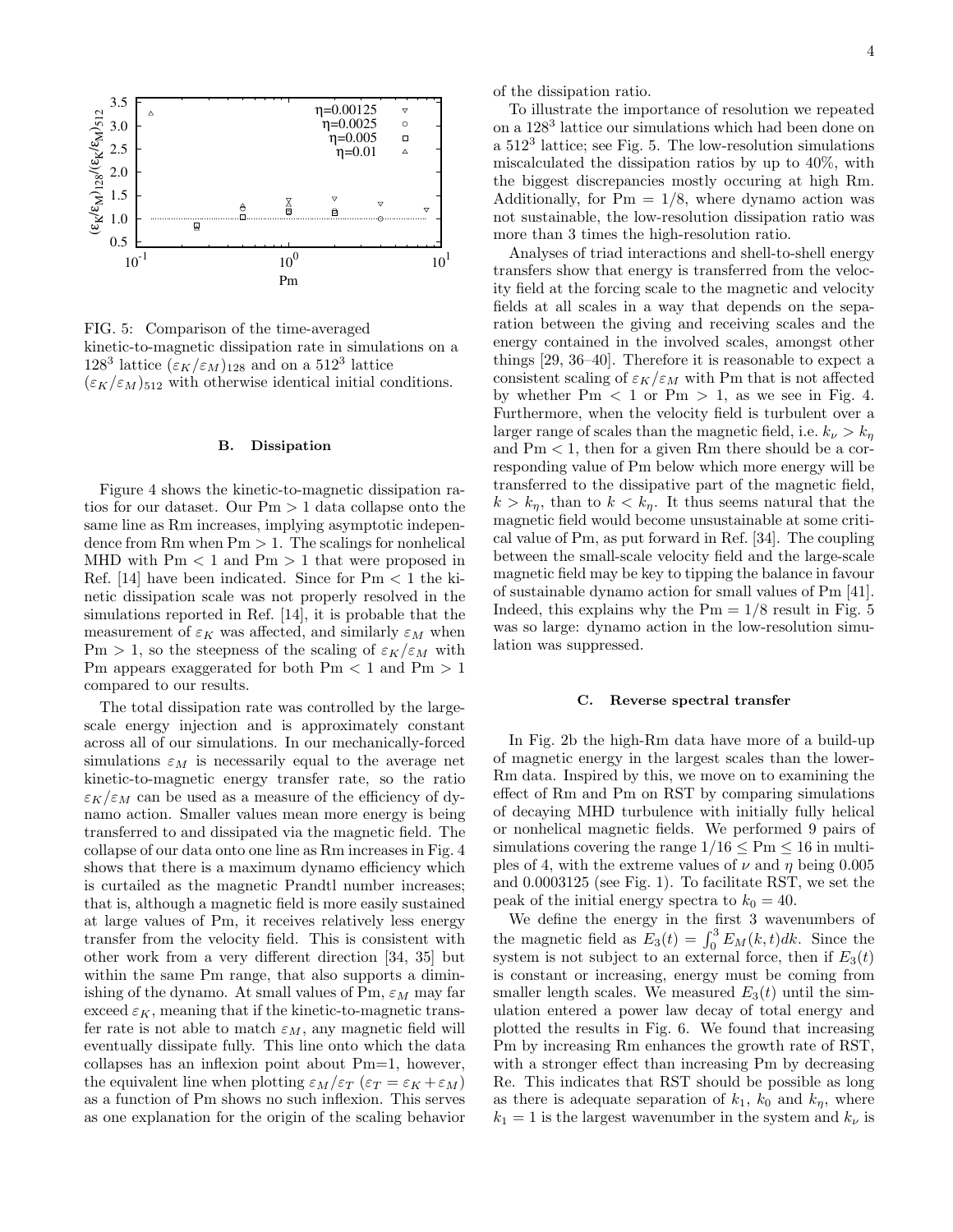

FIG. 6:  $E_3(t)$  normalised by  $E_3(0)$  for nonhelical runs (dashed lines) and helical runs (solid lines). Lines with diamond points correspond to  $Pr_M = 1$ ,

upwards-pointing small and large triangles to  $Pm = 4$ and 16, and downward-pointing small and large triangles to  $Pm = 1/4$  and  $Pm = 1/16$ .

close to the value of  $k_{\eta}$  or greater. In general the high-Rm simulations (top plot in Fig. 6) had the most RST. RST was absent at  $Pm = 1/16$  but present at  $Pm = 1/4$ for high enough Rm. As far as we are aware, nonhelical RST for Pm < 1 has not been seen in previous DNS, and

- [1] H. Alfvén, Nature 150, 405 (1942).
- [2] D. Biskamp, Magnetohydrodynamic Turbulence (Cambridge University Press, Cambridge, UK, 2003).
- [3] P. A. Davidson, An Introduction to Magnetohydrodynamics (Cambridge University Press, 2001).
- [4] U. Frisch, Turbulence: The Legacy of A. N. Kolmogorov (Cambridge University Press, Cambridge, UK, 1995).
- [5] M. K. Verma, Physics Reports 401, 229 (2004).
- [6] R. Keppens, J. P. Goedbloed, and J. W. S. Blokland, Fusion Science and Technology 57, 137 (2010), https://doi.org/10.13182/FST10-A9404.
- [7] C. Schrijver and G. Siscoe, Heliophysics: Evolving Solar Activity and the Climates of Space and Earth (Cambridge University Press, 2010).
- [8] F. Plunian, R. Stepanov, and P. Frick, Physics Reports 523, 1 (2013).
- [9] C. Federrath, J. Schober, S. Bovino, and D. R. G. Schleicher, Ap. J. 797, L19 (2014).
- [10] J. Schober, D. Schleicher, and C. e. a. Federrath, Ap. J. 754, 99 (2012).
- [11] J. Schober, A. Brandenburg, I. Rogachevskii, and N. Kleeorin, "Magnetic prandtl number dependence of

may be of interest in geophysical applications [42].

#### IV. CONCLUSIONS

The fully-resolved simulations developed in this paper are a definitive dataset, improving confidence on the scaling and energy transfer properties of MHD in the near couple decade region of magnetic Prandtl number around unity. We have shown that many results rely on reaching a critical Rm before we find asymptotic dependence on Pm. Furthermore, underresolved simulations may exaggerate the scaling of properties such as  $\varepsilon_K/\varepsilon_M$  by failing to account for all of the dissipative dynamics. Although our simulations feature simple geometry and do not take into account e.g. rotation, approaching complex physical problems from this angle may still have merit. In black hole accretion disks, luminosity is influenced by the dissipation ratios and DNS measurements could be a useful calibration tool. We reiterate that fully-resolved simulations such as ours are vital for accurately producing dynamo action and other effects incurred by nonunity Pm.

#### ACKNOWLEDGMENTS

This work used the ARCHER UK National Supercomputing Service [43], made available through the Edinburgh Compute and Data Facility (ECDF, [44]) and the Director's Time. AB acknowledges funding from the Science and Technology Facilities Council. MEM and RD-JGH were supported by the Engineering and Physical Sciences Research Council (EP/M506515/1). The data and simulation details are publicly available online [45].

turbulence generated by chiral mhd dynamos," (2018), arXiv:1803.06350 [physics.flu-dyn].

- [12] S. A. Balbus and P. Henri, The Astrophysical Journal 674, 408 (2008).
- [13] M. K. Verma, Journal of Geophysical Research: Space Physics 101, 27543 (1996).
- [14] A. Brandenburg, The Astrophysical Journal 791, 12 (2014).
- [15] G. Sahoo, P. Perlekar, and R. Pandit, New Journal of Physics 13, 013036 (2011).
- [16] M. Berger and G. Field, J. Fluid Mech.  $147(1)$ , 133 (1984).
- [17] M. Berger, Plasma Phys. Control. Fusion 41(1), B167 (1999).
- [18] S. R. Yoffe, Investigation of the transfer and dissipation of energy in isotropic turbulence, Ph.D. thesis, The University of Edinburgh, Scotland (2012).
- [19] D. A. Donzis, P. K. Yeung, and K. R. Sreenivasan, Phys. Fluids 20, 045108 (2008).
- [20] M. Wan, S. Oughton, S. Servidio, and W. H. Matthaeus, Phys. Plasmas 17, 082308 (2010).